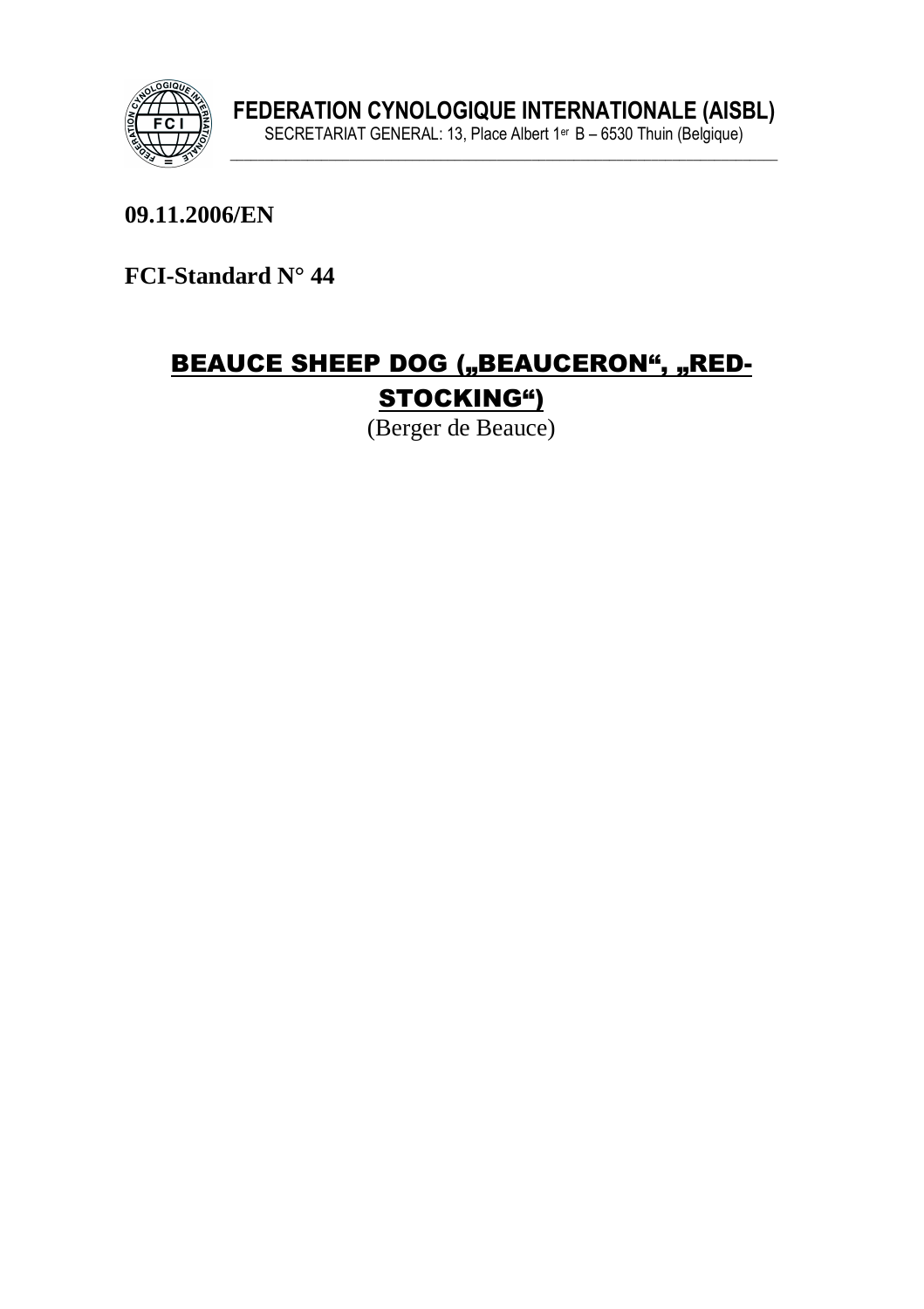**TRANSLATION** : John Miller, Raymond Triquet.

**ORIGIN** : France.

## **DATE OF PUBLICATION OF THE OFFICIAL VALID STANDARD** : 25.10.06.

**UTILIZATION** : Sheepdog and Guard Dog.

| <b>CLASSIFICATION F.C.I.</b> : Group 1 Sheepdogs and Cattle |                     |                      |  |
|-------------------------------------------------------------|---------------------|----------------------|--|
|                                                             |                     | Dogs (except Swiss   |  |
|                                                             |                     | Cattle Dogs).        |  |
|                                                             |                     | Section 1 Sheepdogs. |  |
|                                                             | With working trial. |                      |  |

**BRIEF HISTORICAL SUMMARY** : "Beauce Dog", "Beauceron" and "Red-Stocking" were the names chosen at the end of the XIX century to designate these ancient French Sheepdogs of the plains, all of the same type, with smooth hair on the head, a harsh, short coat and ears normally cropped. The body had tan markings, notably at the extremities of the four legs, which led the breeders at that time to call these dogs "Red-Stockings". The coat was commonly black and tan but there were also grey, entirely black and even wholly tan dogs. These dogs were bred and selected for their aptitude to conduct and guard flocks of sheep.

**GENERAL APPEARANCE** : The Beauce Sheepdog is big, solid, hardy, powerful, well built and muscular, but without lumber.

**IMORTANT PROPORTIONS** : The Beauce Sheepdog is medium in all its proportions. The length of the body from the point of the shoulder to the point of the buttock should be slightly greater than the height at the withers.

The head is long : 2/5 the height at the withers. The height and width of the head are slightly less than half its total length. The skull and muzzle are of equal length.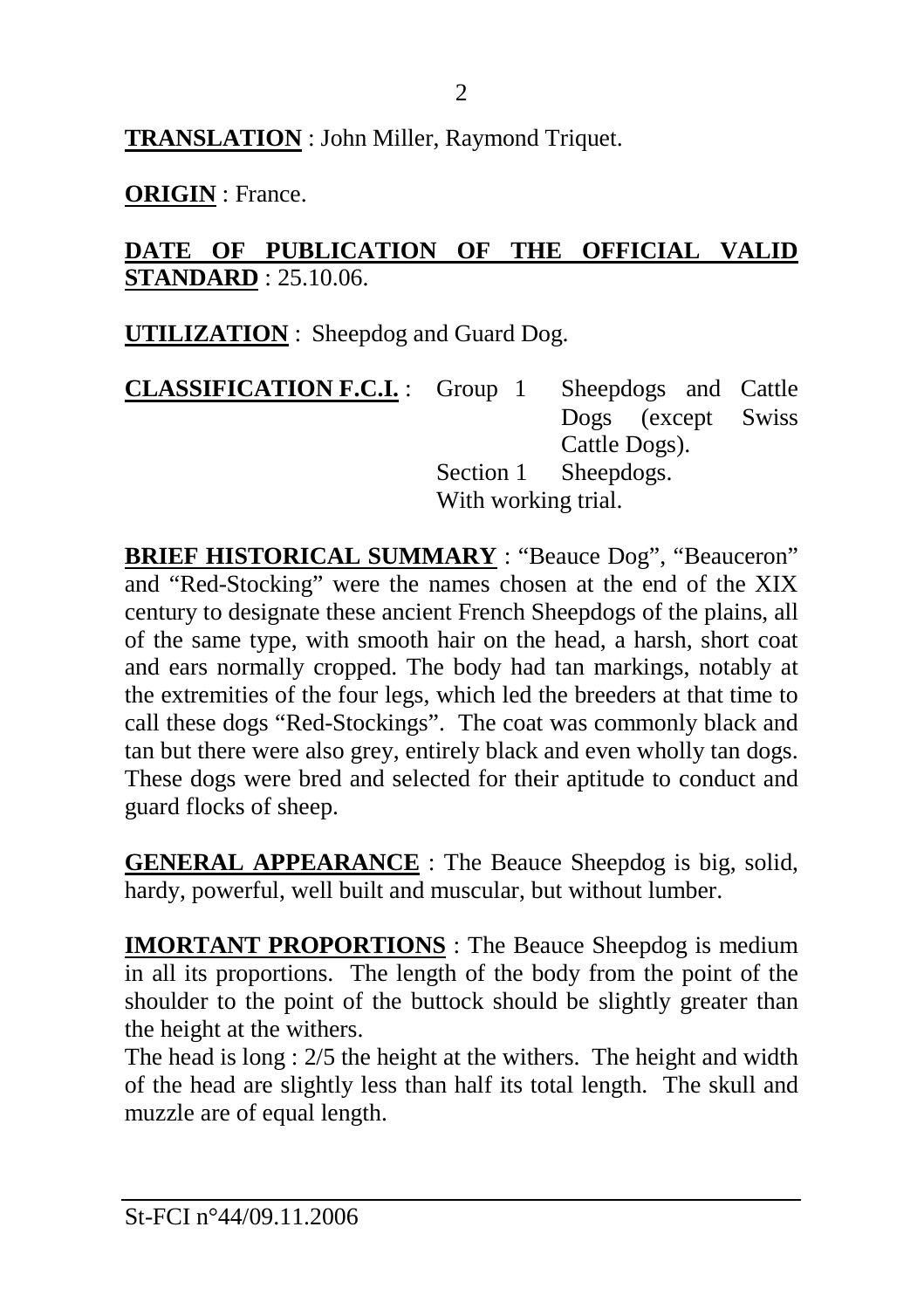**BEHAVIOUR / TEMPERAMENT** : Frank approach and selfassured. The expression is candid, never mean timid or worried. The character of the Beauceron should be gentle and fearless.

**HEAD** : The head is well chiselled with harmonious lines. Seen in profile, the top lines of skull and muzzle lie roughly in parallel planes.

#### CRANIAL REGION :

Skull : Flat or slightly rounded from one side to the other. The median groove is only slightly marked, the occipital protuberance can be seen on the summit of the skull.

Stop : The stop is only slightly pronounced and is equidistant from the occiput and the end of the muzzle.

#### FACIAL REGION :

Nose : Proportionate to the muzzle, well developed, never split and always black.

Muzzle : Neither narrow or pointed.

Lips : Firm and always well pigmented. The upper lip should overlap the lower without any looseness. At their commissure, the lips should initiate a very slight pouch which should stay firm.

Jaws/Teeth : Strong teeth with a scissor bite.

Eyes : Horizontal, slightly oval in shape. The iris should be dark brown, and in any case never lighter than dark hazel even if the tan is light coloured. For the harlequin variety, wall eyes are admitted.

Ears : Set high. Ears are half-pricked or drop-ears. They should not be plastered **against the cheeks**. They are flat and rather short. The length of the ear should be half the length of the head.

**NECK** : Muscular, of good length, united harmoniously with the shoulders.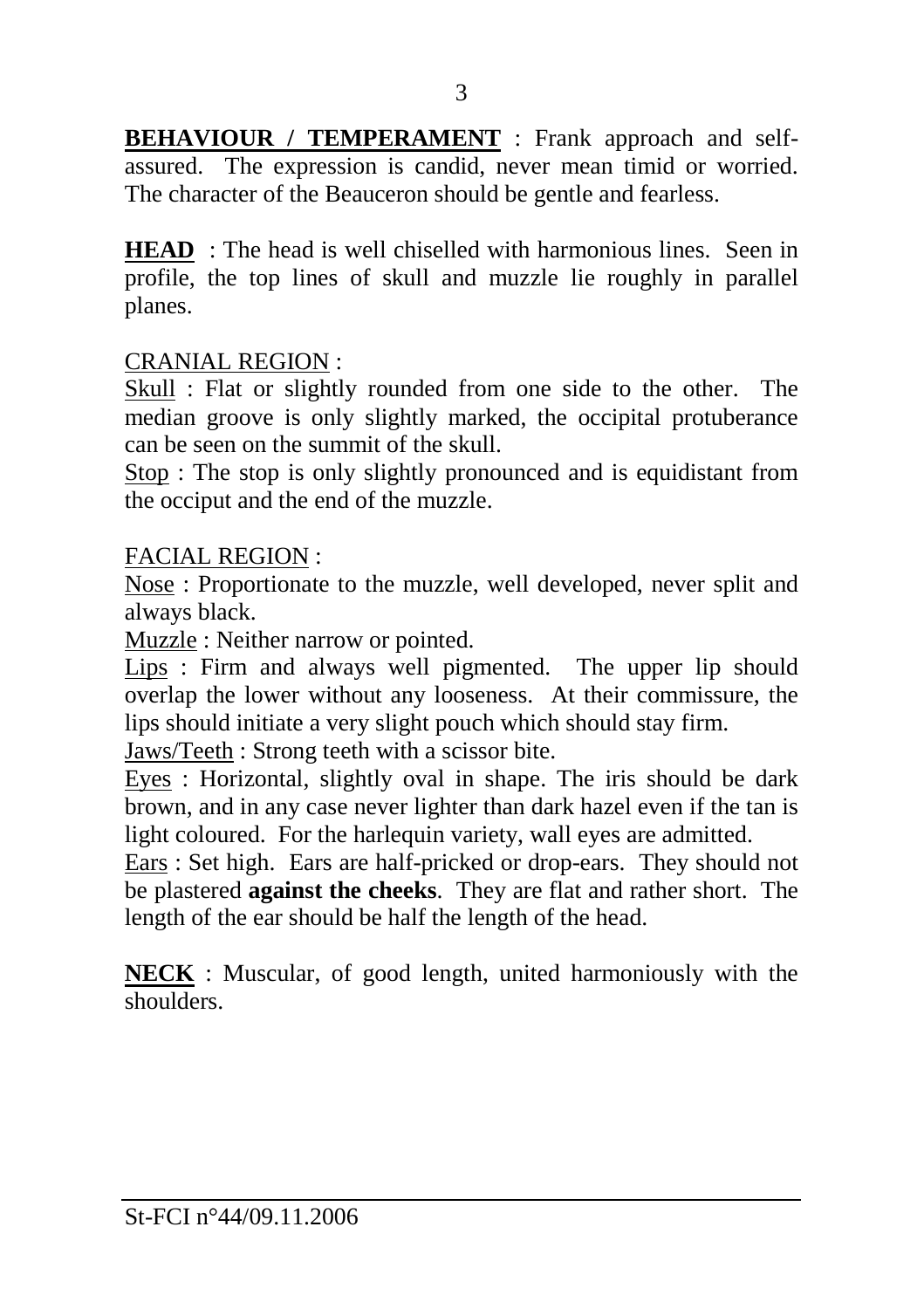## **BODY** :

Top line : The back is straight. The loin is short, broad and well muscled. The croup is only slightly inclined.

Withers : Quite visible.

Chest : The girth of the chest is greater than the height at the withers by more than one fifth. The chest is well let down to the point of the elbow. It is wide deep and long.

**TAIL** : Whole, carried low, it reaches at least to the hock, without deviating, forming a slight hook in the form of a "J". When in action, the tail can be carried higher, an extension of the top line.

# **LIMBS**

FOREQUARTERS : Upright when seen from the front or in profile.

Shoulder : Sloping and moderately long.

Forearm : Muscled.

Feet : Large, round, compact. The nails are always black. The pads are hard but nevertheless resilient.

HINDQUARTERS : Upright when seen from profile and from behind.

Thigh : Wide and muscled.

Hock joint : Substantial, not too close to the ground, the point situated roughly at  $\frac{1}{4}$  the height at the withers, forming a well open angle with the second thigh.

Metatarsals (Rear Pasterns) : Vertical, slightly further back than the point of the buttock.

Feet : Large, round, compact.

Dewclaws : By tradition, shepherds are much attached to the conservation of double dewclaws. The dewclaws form well separated "thumbs" with nails, placed rather close to the foot.

**GAIT / MOVEMENT** : Supple and free. The limbs move well in line. The Beauce Sheepdog should have an extended trot with long reaching movement.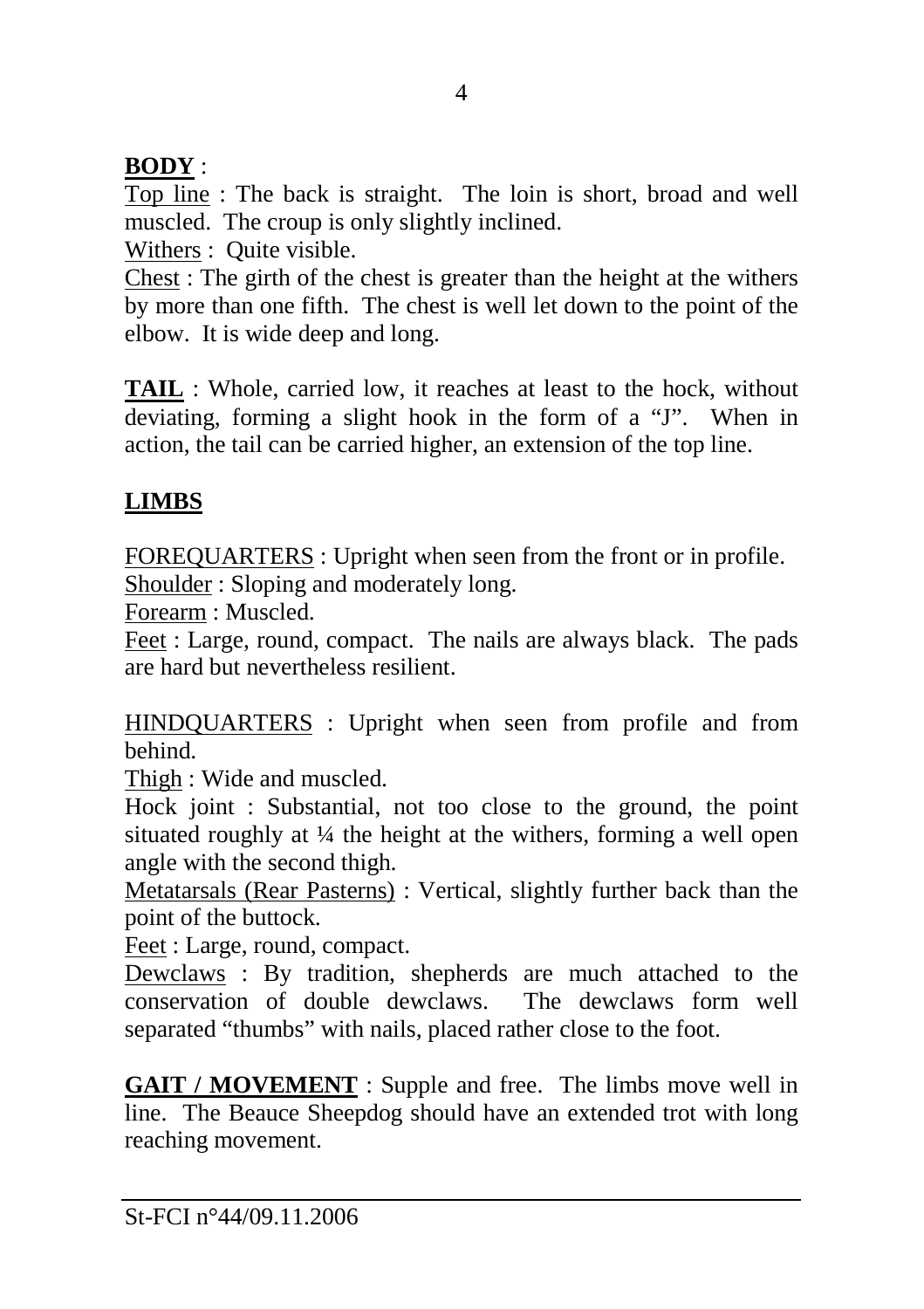## **COAT**

HAIR : Smooth on the head, short, thick, firm and lying close to the body, 3 to 4 cm in length. The buttocks and the underside of the tail are lightly but obligatorily fringed. The undercoat is short, fine, dense and downy, preferably mouse grey, very close, and can't be seen through the top coat.

#### COLOUR :

- a) Black and tan (Black with tan markings) : "red stockings". The black is pure black and the tan, red squirrel coloured. The tan markings are distributed as follows :
	- Spots over the eyes.
	- On the sides of the muzzle, diminishing gradually on the cheeks, never attaining under the ear.
	- On the chest, preferably two spots.
	- Under the neck.
	- Under the tail
	- On the legs, disappearing progressively while rising, without covering in any case more than 1/3 of the leg and rising slightly higher on the inside.
- b) Harlequin (blue-mottled with tan markings) : grey, black and tan, the coat being black and grey in equal parts, the spots well distributed, with sometimes a predominance of black. The tan markings are the same as for the black and tan.

A faint while spot on the chest is tolerated.

### **SIZE** :

Height at the withers : Male : from 65 cm to 70 cm.

Female : from 61 cm to 68 cm.

**FAULTS** : Any departure from the foregoing points should be considered a fault and the seriousness with which the fault should be regarded should be in exact proportion to its degree and its effect upon the health and welfare of the dog.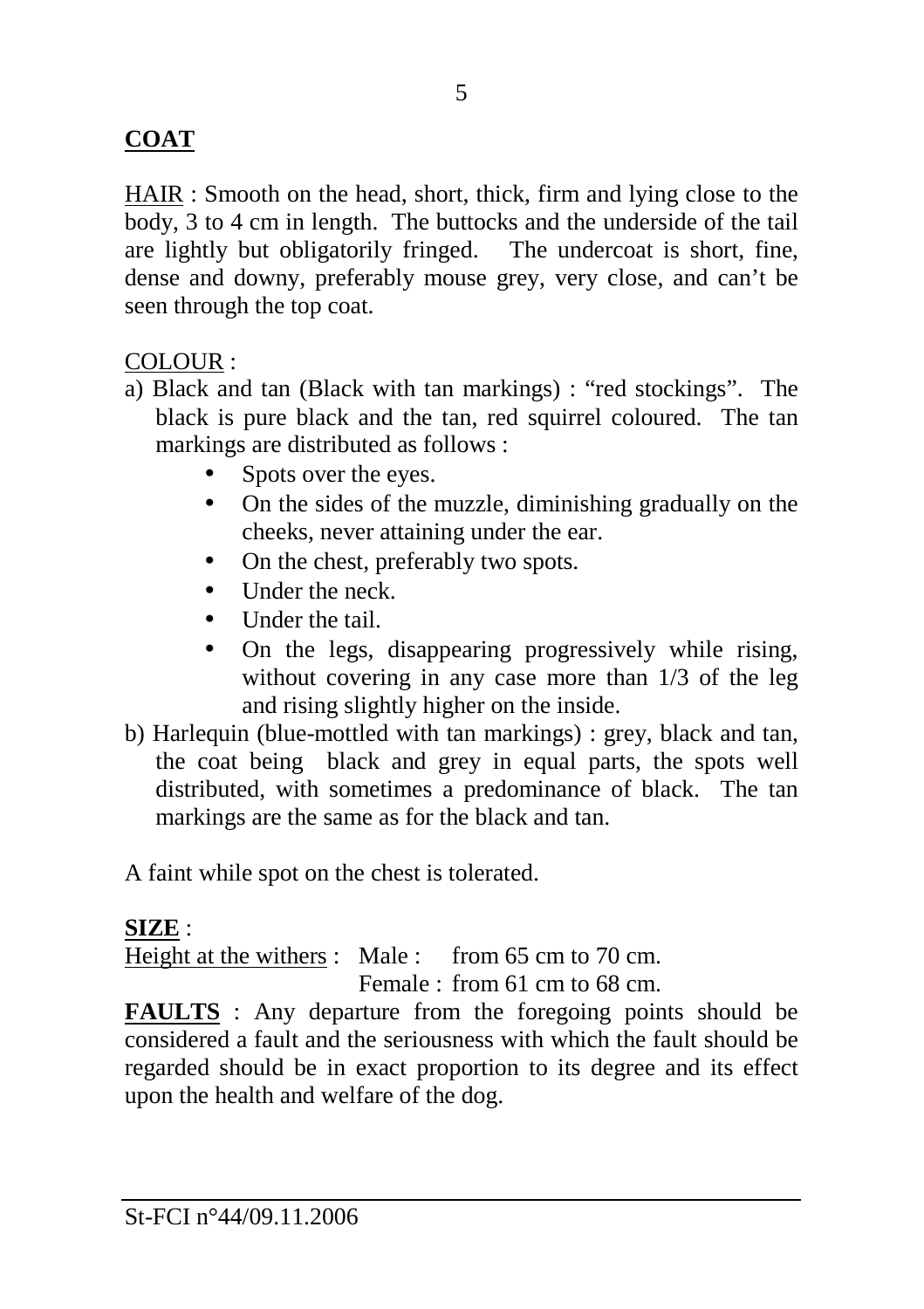## **DISQUALIFYING FAULTS** :

- Aggressive or overly shy.
- Any dog clearly showing physical or behavioural abnormalities shall be disqualified.
- Size outside the standard limits.
- Too light-boned.
- Eyes too light, or wall eyes (except for harlequins).
- Split nose, of a colour other than black, with unpigmented areas.
- Overshot or undershot with loss of contact, absence of 3 or more teeth (the first premolars not counting).
- **Natural ears carried totally upright and firm.**
- Rear feet turned excessively to the exterior.
- Simple dewclaws or absence of dewclaws on hind legs.
- Shortened tail or tail carried over the back.
- Coat : Colour and texture other than those defined by the standard. Complete absence of tan markings. Shaggy coat. Well defined, quite visible white spot on chest. For the harlequin variety : too much grey, black on one side and grey on the other, head entirely grey (absence of black).
- **N.B.** :
	- Male animals should have two apparently normal testicles fully descended into the scrotum.
	- Only functionally and clinically healthy dogs, with breed typical conformation, should be used for breeding.